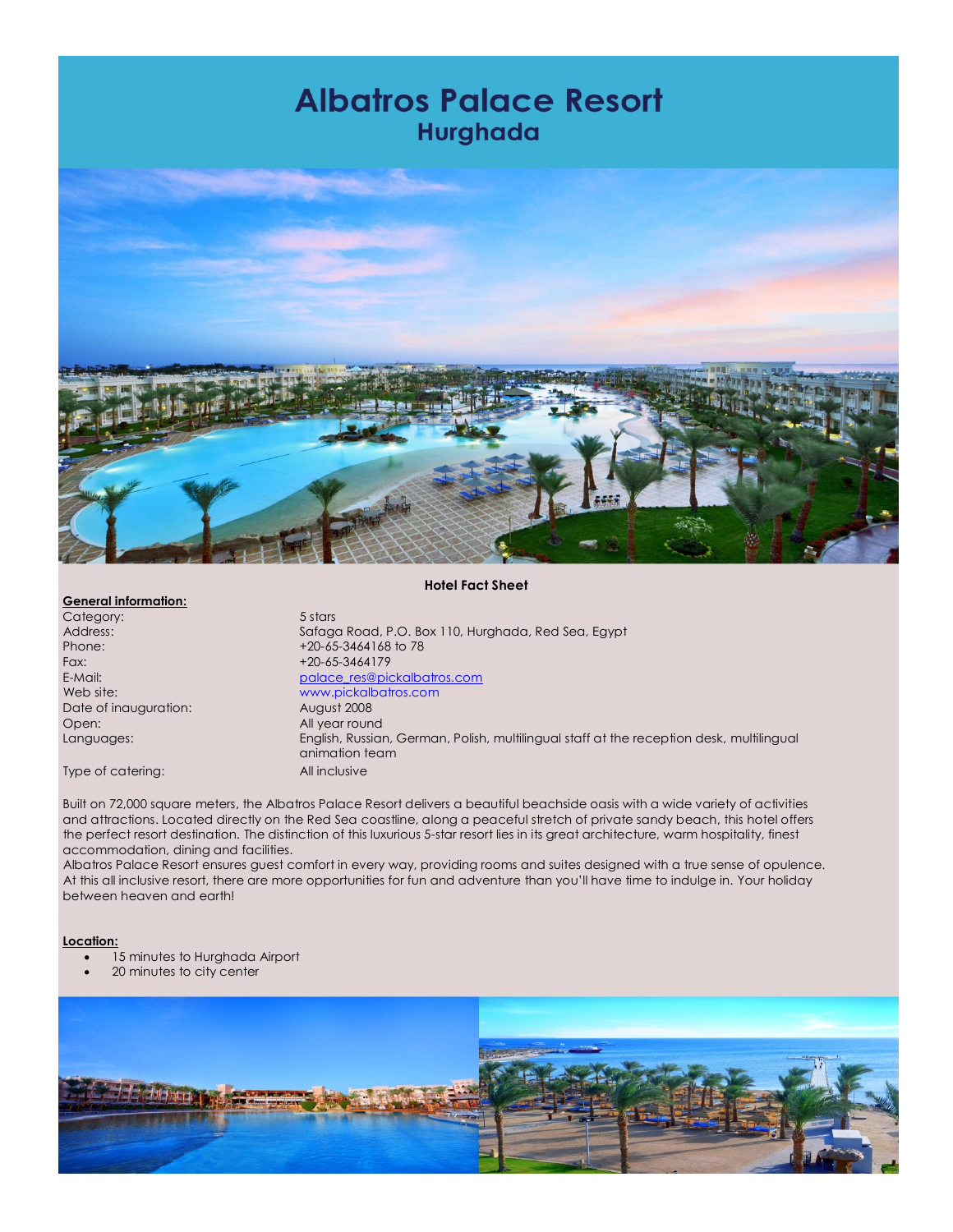## **Rooms description & amenities:**

 Our beautiful rooms in the resort offer you authentic luxury with Arabian furnishing. And this particular s style is blended with all the comforts of home.

| Number of rooms                                        | 621 (593 Standard rooms, 20 Family rooms and 8 Suites)                                                                                                                                                                                                                                                           |
|--------------------------------------------------------|------------------------------------------------------------------------------------------------------------------------------------------------------------------------------------------------------------------------------------------------------------------------------------------------------------------|
| Standard room with sea view/garden<br>view / pool view | Room facilities: telephone, satellite TV, air-conditioned, mini bar, kettle, safe<br>deposit box, hairdryer, balcony or terrace, bathroom with shower.<br>Approx. 36m2.                                                                                                                                          |
| Family room with garden/pool/<br>Sea view              | Consist of two double rooms with connecting door and one bathroom.<br>Room facilities: telephone, satellite TV, air-conditioned, mini bar, kettle, safe<br>deposit box, hairdryer, balcony or terrace, bathroom with shower.<br>Approx. 58m2.                                                                    |
| Suite with sea view                                    | Consist of one large bedroom, one large living room, two bathrooms, big<br>terrace and balcony with sun beds & whirlpool.<br>Room facilities: telephone, satellite TV, air-conditioned, mini bar, kettle, safe<br>deposit box, hairdryer, balcony and terrace, bathroom with shower or<br>bathtub. Approx. 70m2. |

- All rooms are non smoking.
- Some rooms have connecting door.
- Rooms for disabled are available at request.
- The mini bar is refilled daily with water and soft drinks.
- Baby cot is free of charge, available on request.
- The voltage is 220 Volt.

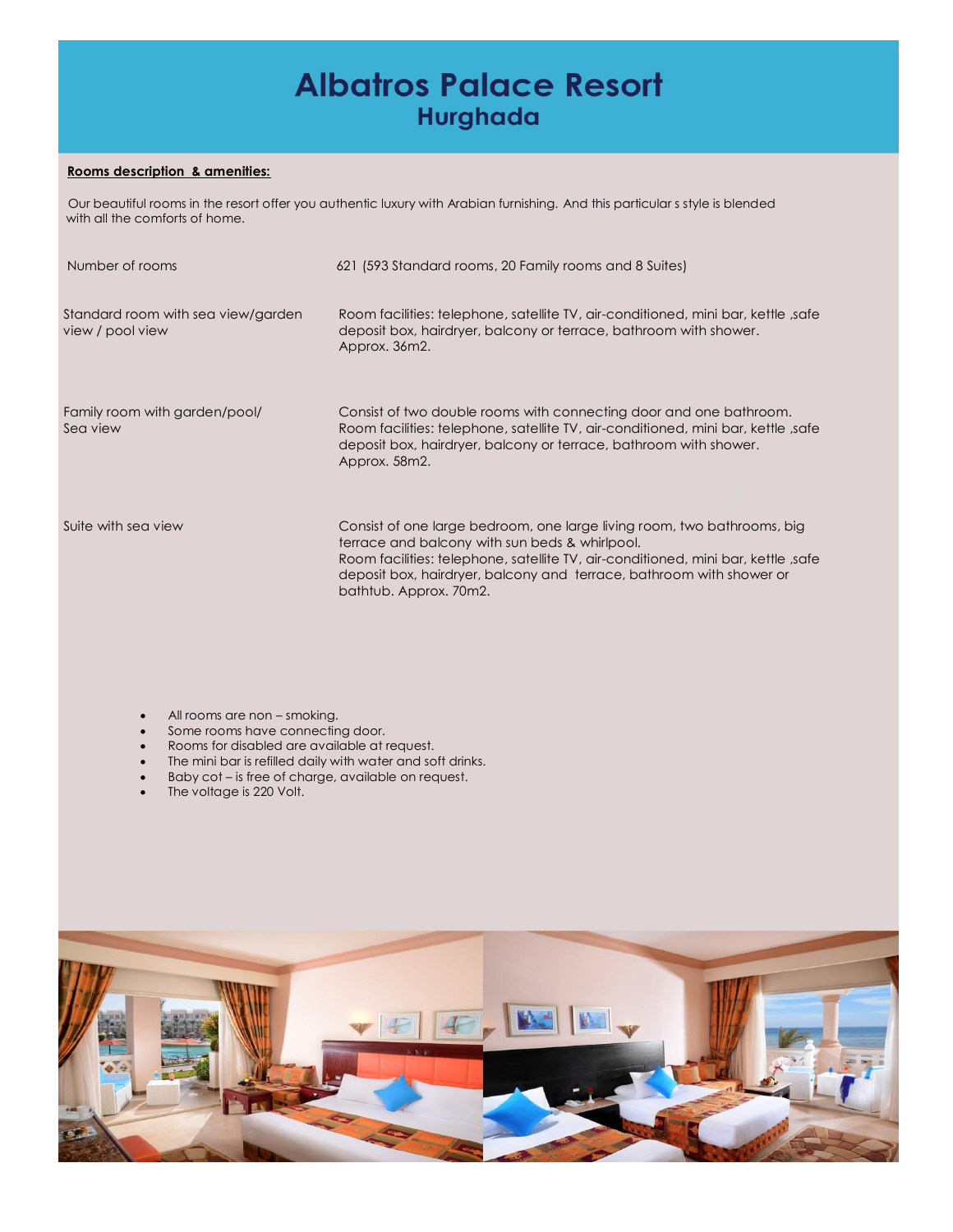### **Hotel facilities:**

### **Free of charge**

- Beach private sandy beach.
- Pools 4 outdoor pools with fresh water (3 for adults and 1 for children). 2 pools are heated during the winter.
- Water slides 5 children slides.
- Whirlpool one adult pool with 5 integrated whirlpools.
- Sun beds and umbrellas available on the beach and on the pools.
- Beach & pool towels are provided.
- As sports activities Albatros Palace offers:
	- o water polo,
	- o aqua gym,
	- o aerobic & gymnastic,
	- o darts
	- o boccia.
- At Albatros Palace you will find:
	- o 1 beach volleyball court,
	- o 1 mini football court,
	- o tennis table,
	- o mini golf (located at Beach Albatros Resort),
	- o 2 hard tennis courts (located at Beach Albatros Resort extra charge for equipment & floodlight),
	- o Gym (located in the spa area).
- We have an existing animation day & night.
- The Wi-Fi is available in public areas.
- 8 elevators available in the hotel.

### **Extra charge**

- Water sports & Aqua Center
- Billiard
- Electronic games
- Laundry & dry cleaning service
- Taxi service
- Shopping area.

### **SPA center**

- Massage
- Whirlpool
- Sauna
- Steam bath/Turkish bath/Moroccan hamam
- Vichy shower
- Beauty salon including hairdresser